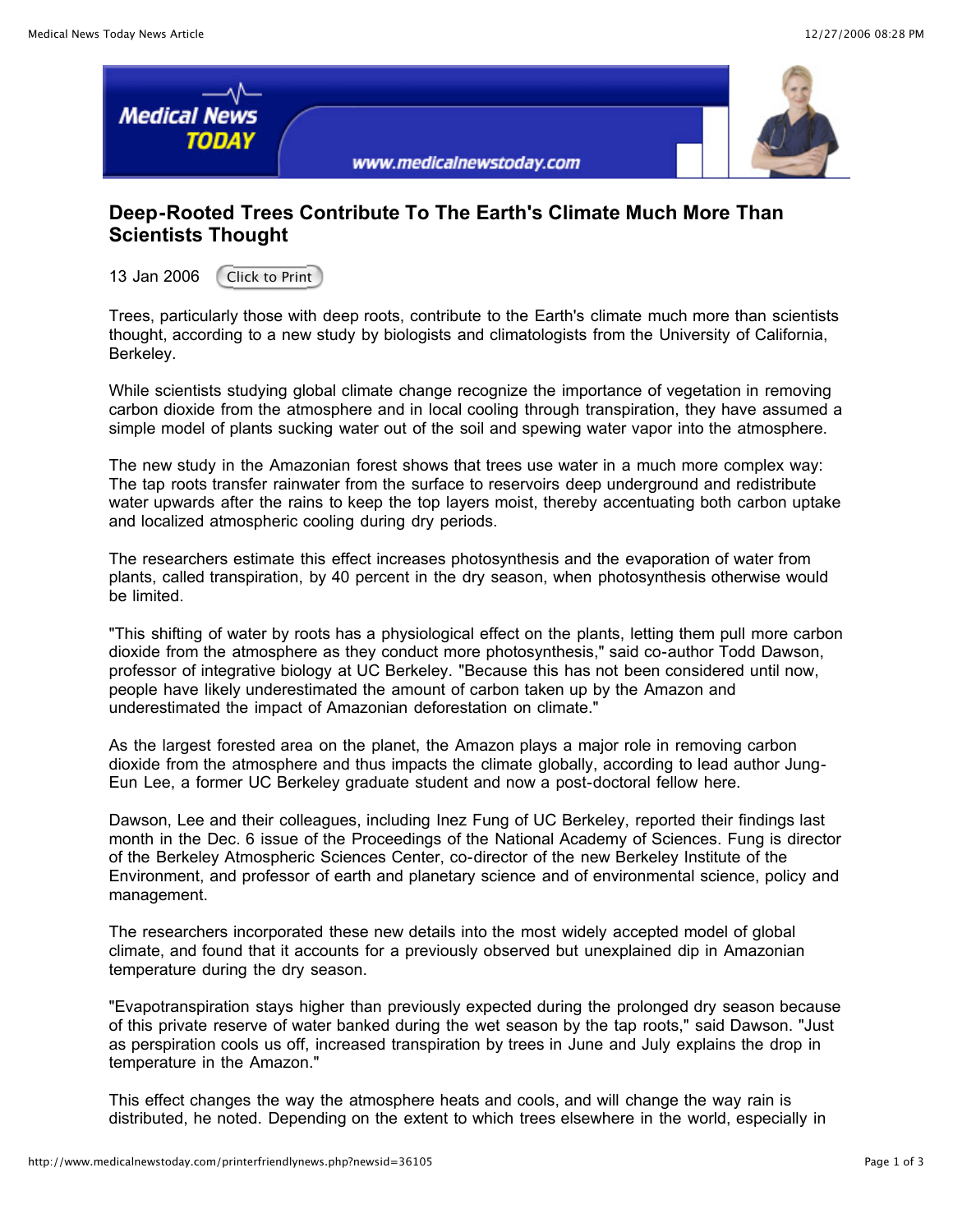Africa and other tropical and extratropical areas, redistribute water in the soil, the impact on global climate could be significant.

"The impact on transpiration is greatest in the Amazon and Congo forests, but our model also shows an impact in the United States and other places that have dry and wet periods," Lee said.

Trees have long been known to lift water from the soil to great heights using a principle called hydraulic lift, with energy supplied by evaporation of water from leaf openings called stomata. Twenty years ago, however, some small plants were found to do more than lift water from the soil to the leaves - they also lifted deep water with their tap root and deposited it in shallow soil for use at a later time, and reversed the process during the rainy season to push water into storage deep underground. Dawson discovered in 1990 that trees do this, too, and to date, so-called hydraulic redistribution has been found in some 60 separate deeply rooted plant species.

Earlier this year, Dawson's colleague and former UC Berkeley doctoral student Rafael Oliveira of the Laboratório de Ecologia Isotópica at the University of Sao Paulo, Brazil, discovered that Amazonian trees also use hydraulic redistribution to maintain the moisture around their shallow roots during the long dry season. During the wet season, these plants can store as much as 10 percent of the annual precipitation as deep as 13 meters (43 feet) underground, to be tapped during the dry months.

"These trees are using their root system to redistribute water into different soil compartments," Dawson said. "This allows the trees and the forest to sustain water use throughout the dry season."

The process is a passive one, he noted, driven by chemical potential gradients, with tree roots acting like pipes to allow water to shift around much faster than it could otherwise percolate through the soil. In many plants that exhibit hydraulic redistribution, the tap roots are like the part of an iceberg below water. In some cases these roots can reach down more than 100 times the height of the plant above ground. Such deep roots make sense if their purpose is to redistribute water during the dry season for use by the plant's shallow roots, though Dawson suspects that the real reason for keeping the surface soil moist is to make it easier for the plant to take in nutrients.

"Hydraulic redistribution is definitely related to water, but it can't really be discussed outside the context of plant nutrition," he said.

Dawson, Lee and Fung set out to incorporate hydraulic distribution in the National Center for Atmospheric Research Community Atmospheric Model Version 2 (NCAR's CAM2 model), one of the most respected models.

"Global climate models don't do a very good job of capturing plant effects on how climate might behave," Lee said.

Lee accounted both for daily and seasonal dryness in the Amazon, and showed that the two together have a large impact on the climate over the region. The increased moisture in the soil created by hydraulic redistribution during the dry season allows the plant to carry on photosynthesis at a higher rate, leading to greater carbon uptake. This also leads to greater evaporation from the leaves of water, which takes heat with it. Thus, the summer dry-season temperatures are cooler than would be expected.

"When Jung-Eun incorporated this into the global climate model, we were better able to explain our observations and may be able to even predict future climate behavior," Dawson said.

Because these plants store water in the rainy season for use in the dry season, decreased precipitation during the wet season, as occurred in recent El Nino years, would be expected to lead to decreased photosynthesis during the following dry season, according to the researchers.

"There's this skin on the Earth - plants - that has an effect on a global scale, pulling carbon dioxide